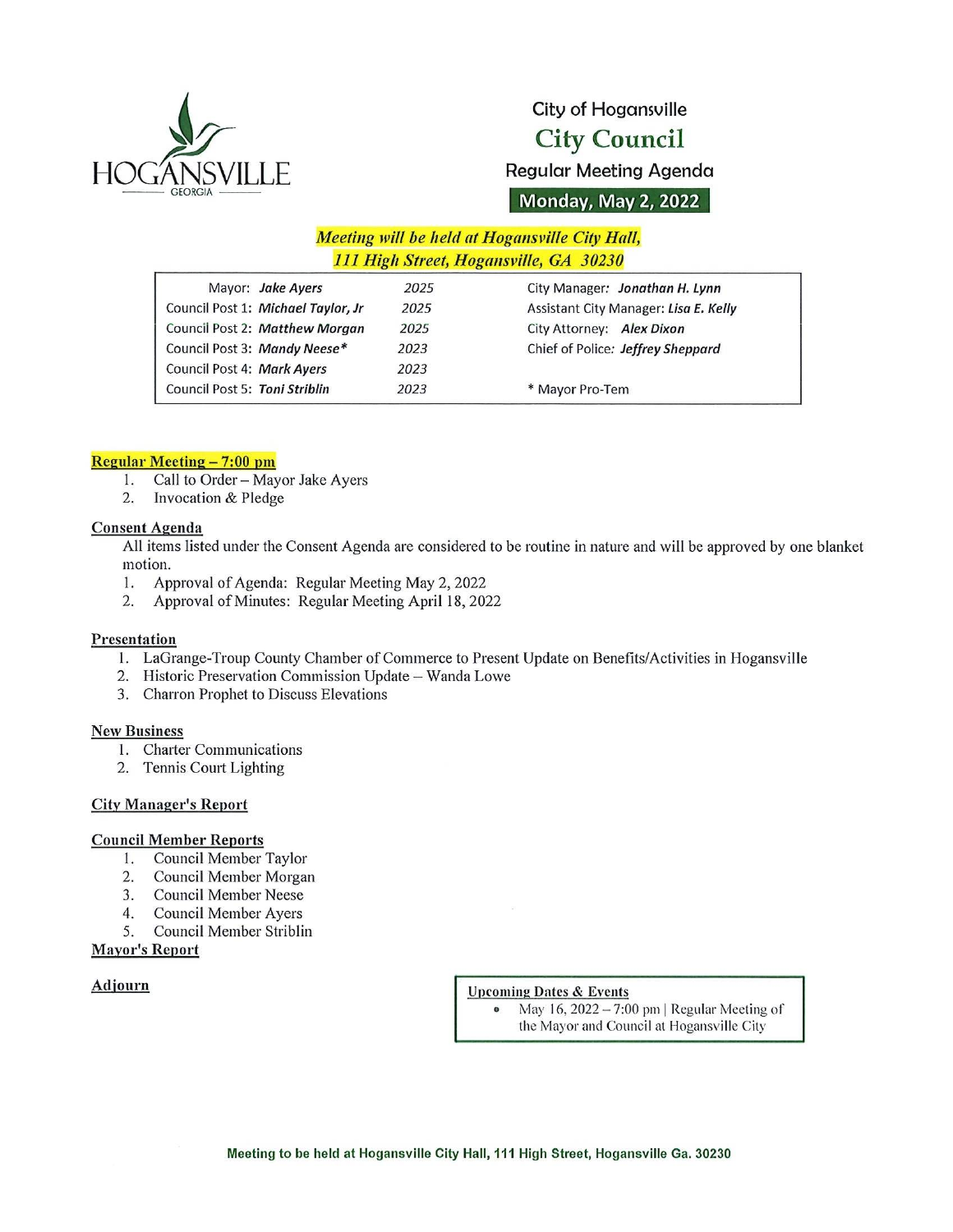

Permanent record

May 2, <sup>2022</sup>

# Regular Meeting

Meeting held at Hogansville City Hall, <sup>111</sup> High Street, Hogansville GA 30230

Call to Order: Mayor Jake Ayers called the meeting to order at 7: 00 pm. Present were Council Members Michael Taylor, Jr, Matthew Morgan, Mandy Neese, Mark Ayers, and Toni Striblin. Also present were City Manager Jonathan Lynn, Assistant City Manager Lisa Kelly and City Attorney Alex Dixon.

Reverend George Bailey gave an invocation and Mayor Ayers led the Pledge of Allegiance.

# CONSENT AGENDA

Motion: Council Member Striblin moved to approve the Consent Agenda. The motion was seconded by Council Member Neese.

Roll Call Vote: Taylor (Yea), Morgan (Yea), Neese (Yea), Ayers (Yea), Striblin (Yea). Motion Passed 5-0

# **PRESENTATIONS**

# 1. LaGrange - Troup County Chamber of Commerce to Present Update on Benefits/ Activities in Hogansville

Members of the LaGrange -Troup County Chamber of Commerce shared their mission and opportunities available to Chamber members. Leslie Trailer spoke about what the chamber can do for small businesses in Hogansville and insurance benefits offered. The Chair of the Board, Jamie Jackson, spoke on how the chamber has been rebranded after Covid and the new shop-at-home program. He also spoke about HYPE ( Helping Young Professionals Engage) that has 80 young professionals enrolled.

# 2. Historic Preservation Commission Update — Wanda Lowe

Wanda Lowe addressed the Mayor and Council thanking Lynne Miller for her hard work. She said that all members of the HPC are compliant with their training. She explained that the HPC gives consideration to changes to historic properties. Structural changes are required to go before the HPC for <sup>a</sup> Certificate of Appropriateness. Checklists and packets are provided to property owners with information on their responsibilities within the historic district.

# 3. Charron Prophet to Discuss Elevations

Charron Prophet gave an update on the program and progress. The kids in K-5<sup>th</sup> grade were in the top <sup>25</sup> in the nation in the national Read Bowl. The Elevations summer program will be held Monday through Friday from 7am — 3pm and will run for seven weeks in the summer. He spoke about Friends of Elevations  $-$  people in the community who mentor, volunteer, donate, etc. Rosanna Prado, chair of the Friends of Elevations, asked for help from the city now and in the future. They are looking for support to expand the program.